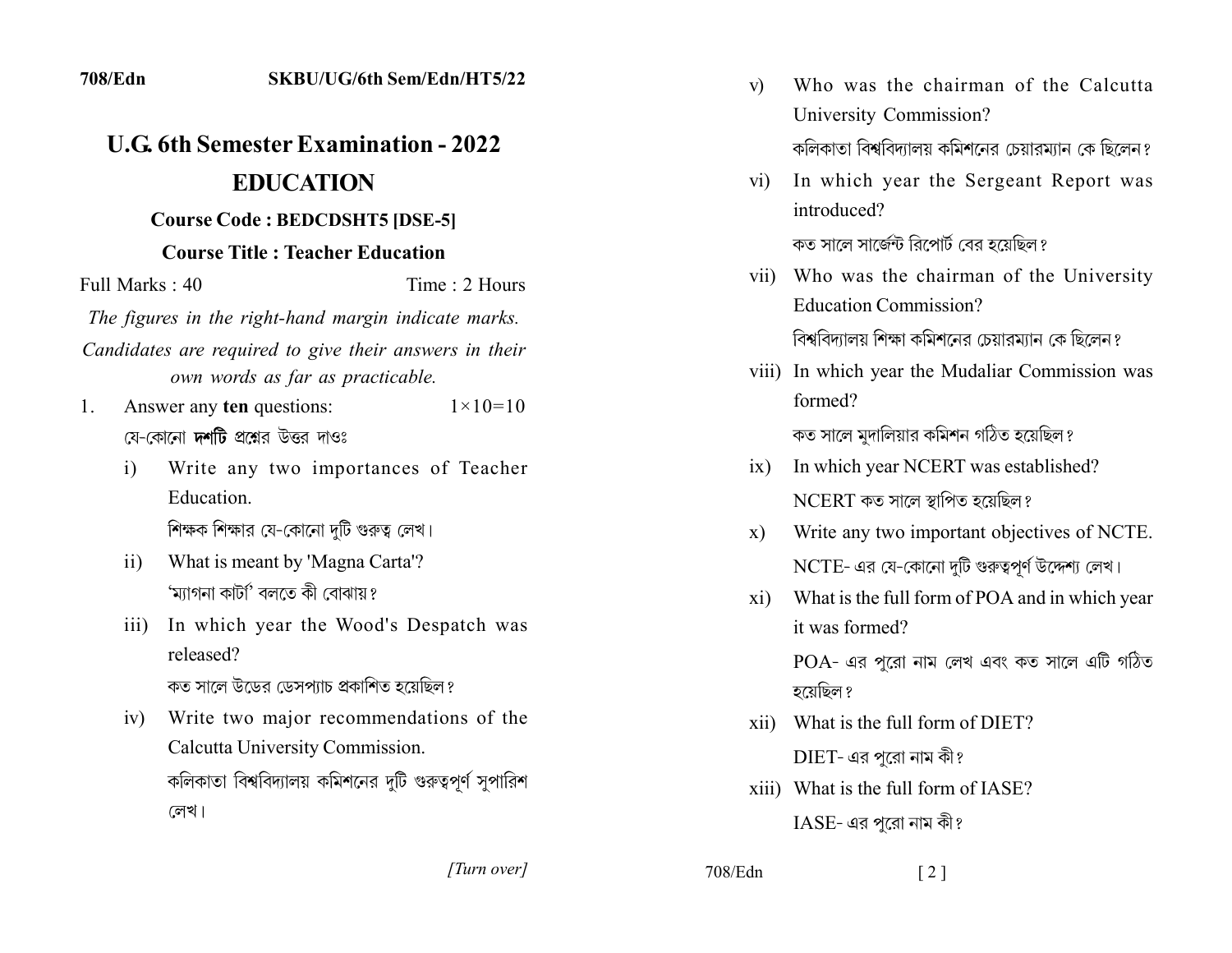- xiv) At present who is the chairman of UGC? বর্তমানে UGC এর চেয়ারম্যানের নাম কী?
- xv) Which were the two important education centres during Medieval period? মধ্যযুগীয় শিক্ষণ ব্যবস্থায় দুটি গুরুত্বপূর্ণ শিক্ষাকেন্দ্রের নাম কী ছিল ?
- Answer any five questions:  $2 \times 5 = 10$ 2. য়ে-কোনো **পাঁচটি** প্রশ্নের উত্তর দাও ঃ
	- Write two important objectives of NCF (2005).  $\mathbf{i}$  $NCF$  (2005)- এর দুটি গুরুত্বপূর্ণ উদ্দেশ্য লেখ।
	- What do you mean by the term peer Teaching?  $\overline{11}$ সমকক্ষ শিক্ষণ বলতে তুমি কী বোঝ?
	- iii) Write down two aims of professional development.

পেশাদারী বিকাশের দুটি উদ্দেশ্য লেখ।

- What is Teaching?  $iv)$ শিক্ষণ কাকে বলে?
- Why pre-service Teacher education is needed?  $V)$ কৰ্ম-পৰ্ব শিক্ষক শিক্ষণ কেন প্ৰয়োজন ?
- Write down two major recommendations of  $\overline{vi}$ UGC.

UGC এর দুটি প্রধান সুপারিশ লেখ।

vii) Write two functions of NAAC.  $NAAC$ -এর দুটি কাজ লেখ।

viii) Differentiate simulated Teaching from Micro-Teaching.

ভূমিকায়ন শিক্ষণকে অনু-শিক্ষণের থেকে পৃথকীকরণ করো।

- Answer any two questions:  $\mathcal{E}$  $5 \times 2 = 10$ যে-কোনো **দটি** প্রশ্নের উত্তর দাও ঃ
	- Discuss the role of UNESCO on Education  $\mathbf{i}$ with suitable examples. শিক্ষাক্ষেত্রে UNESCO-এর ভূমিকা উদাহরণসহযোগে আলোচনা করো।
	- Briefly explain the importance of in-Service  $\overline{11}$ Teacher education programme. কর্ম-মধ্য শিক্ষক শিক্ষার ভূমিকা আলোচনা করো।
	- Briefly explain the necessity of internship  $\overline{111}$ programme in Teacher education. শিক্ষক শিক্ষায় ইন্টার্নশীপের প্রয়োজনীয়তা আলোচনা করো।
- Answer any one question:  $10 \times 1 = 10$  $4_{\ldots}$ য়ে-কোনো **একটি** প্রশ্নের উত্তর দাও ঃ
	- Explain in detail the education system in pre- $\mathbf{i}$ independence India. স্বাধীনতা-পূর্ব ভারতবর্ষের শিক্ষাব্যবস্থা সম্পর্কে বিশদে আলোচনা করো।
	- Discuss the role of NCERT in school education  $\overline{11}$ system. বিদ্যালয়-শিক্ষা-ব্যবস্থায় NCERT-এর ভূমিকা আলোচনা

করো।

708/Edn